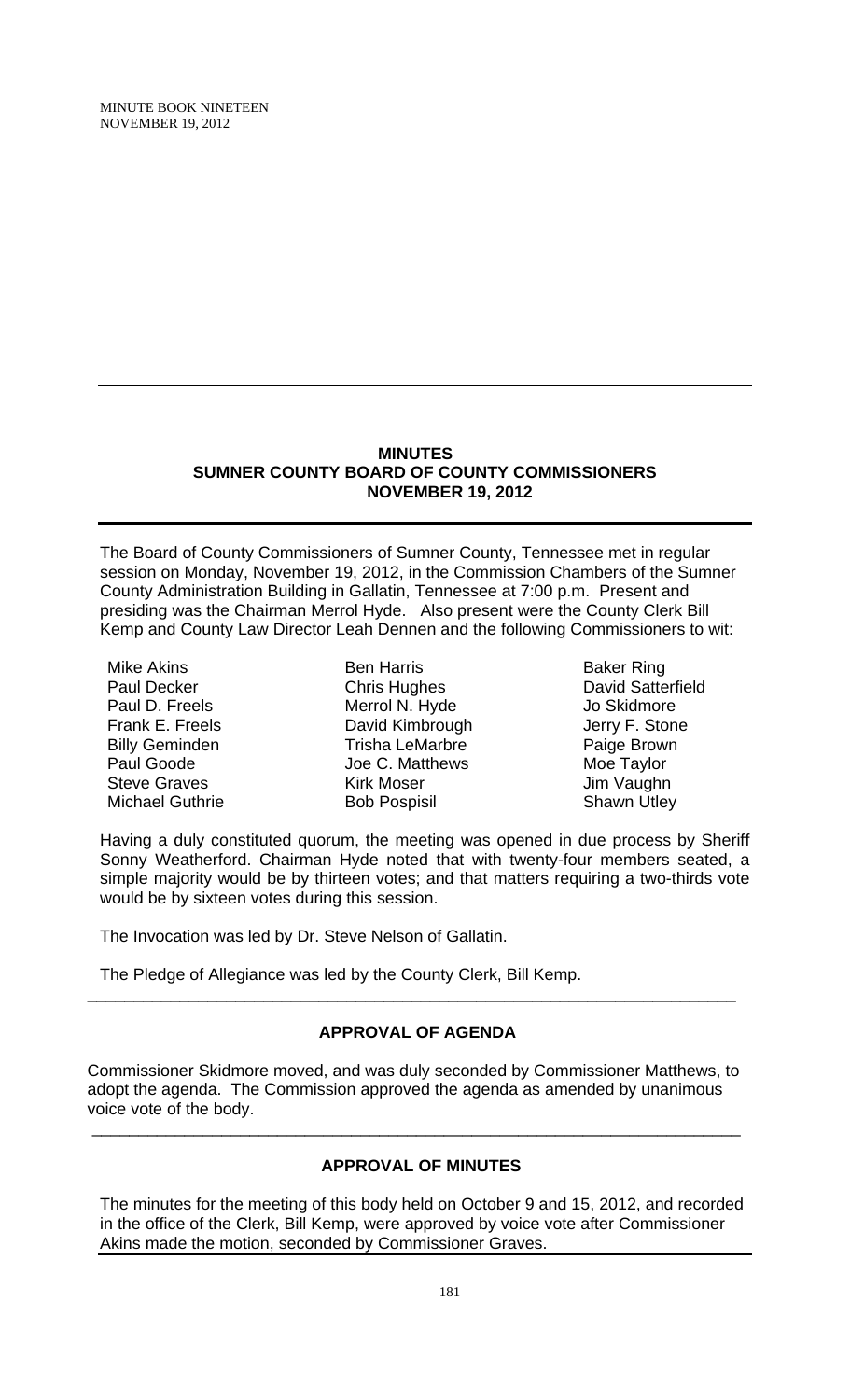## **CONSENT AGENDA**

 Commissioner Akins moved, seconded by Commissioner Harris, to approve the items on the Consent Agenda.

#### **1211-04 A RESOLUTION APPROPRIATING \$6,000.00 FROM THE UNASSIGNED FUND BALANCE TO THE BUDGET OF THE LAW DIRECTOR'S OFFICE-SALARIES**

**BE IT RESOLVED** by the Sumner County Board of County Commissioners meeting in regular session on this the  $19<sup>th</sup>$  day of November, 2012, that this body hereby appropriates \$6,000.00 from the Unassigned Fund Balance due to the budget of the Law Director's Office-Salaries for funding needed due to employee retiring in the Law Office as shown on the attachment herewith.

#### **1211-05 A RESOLUTION DECLARING OFFICE EQUIPMENT FROM THE SHERIFF'S OFFICE AS SURPLUS AND AUTHORIZING DISPOSAL OR SALE OF SAME PURSUANT TO EXISITING POLICIES AND PROCEDURES**

\_\_\_\_\_\_\_\_\_\_\_\_\_\_\_\_\_\_\_\_\_\_\_\_\_\_\_\_\_\_\_\_\_\_\_\_\_\_\_\_\_\_\_\_\_\_\_\_\_\_\_\_\_\_\_\_\_\_\_\_\_\_\_\_

 **BE IT RESOLVED** by the Sumner County Board of County Commissioners meeting in regular session on this the 19<sup>th</sup> day of November, 2012, that this body does hereby declare the items as surplus as shown on the attachment; and

**BE IT FURTHER RESOLVED,** that the disposal or sale of the same is authorized pursuant to existing policies and procedures.

\_\_\_\_\_\_\_\_\_\_\_\_\_\_\_\_\_\_\_\_\_\_\_\_\_\_\_\_\_\_\_\_\_\_\_\_\_\_\_\_\_\_\_\_\_\_\_\_\_\_\_\_\_\_\_\_\_\_\_\_\_\_\_\_

## **1211-06 A RESOLUTION DECLARING WEAPONS AND WEAPON ACCESSORIES FROM THE SHERIFF'S OFFICE AS SURPLUS AND AUTHORIZING DISPOSAL OR SALE PURSUANT TO EXISTING POLICIES, PROCEDURES AND COURT ORDER**

**BE IT RESOLVED** by the Sumner County Board of County Commissioners meeting in regular session on this the  $19<sup>th</sup>$  day of November, 2012, that this body does hereby declare the items as surplus as shown on the attachment; and

**BE IT FURTHER RESOLVED** that the disposal or sale of the same is authorized pursuant to existing court order.

\_\_\_\_\_\_\_\_\_\_\_\_\_\_\_\_\_\_\_\_\_\_\_\_\_\_\_\_\_\_\_\_\_\_\_\_\_\_\_\_\_\_\_\_\_\_\_\_\_\_\_\_\_\_\_\_\_\_\_\_\_\_\_\_

## **1211-07 A RESOLUTION AUTHORIZING TRANSFER OF THE OLD MEDICAL EXAMINER VEHICLE TO TAX ASSESSORS OFFICE FOR USE**

**BE IT RESOLVED** by the Sumner County Board of County Commissioners meeting in regular session on this the  $19<sup>th</sup>$  day of November, 2012, that this body does hereby authorize the transfer of the old medical examiner vehicle to the office of the Tax Assessor for use by the field staff.

\_\_\_\_\_\_\_\_\_\_\_\_\_\_\_\_\_\_\_\_\_\_\_\_\_\_\_\_\_\_\_\_\_\_\_\_\_\_\_\_\_\_\_\_\_\_\_\_\_\_\_\_\_\_\_\_\_\_\_\_\_\_\_\_

 $\frac{1}{\sqrt{2}}$  ,  $\frac{1}{\sqrt{2}}$  ,  $\frac{1}{\sqrt{2}}$  ,  $\frac{1}{\sqrt{2}}$  ,  $\frac{1}{\sqrt{2}}$  ,  $\frac{1}{\sqrt{2}}$  ,  $\frac{1}{\sqrt{2}}$  ,  $\frac{1}{\sqrt{2}}$  ,  $\frac{1}{\sqrt{2}}$  ,  $\frac{1}{\sqrt{2}}$  ,  $\frac{1}{\sqrt{2}}$  ,  $\frac{1}{\sqrt{2}}$  ,  $\frac{1}{\sqrt{2}}$  ,  $\frac{1}{\sqrt{2}}$  ,  $\frac{1}{\sqrt{2}}$ 

Tax Refunds: John D. and Joyce F. Minor-refund \$22.00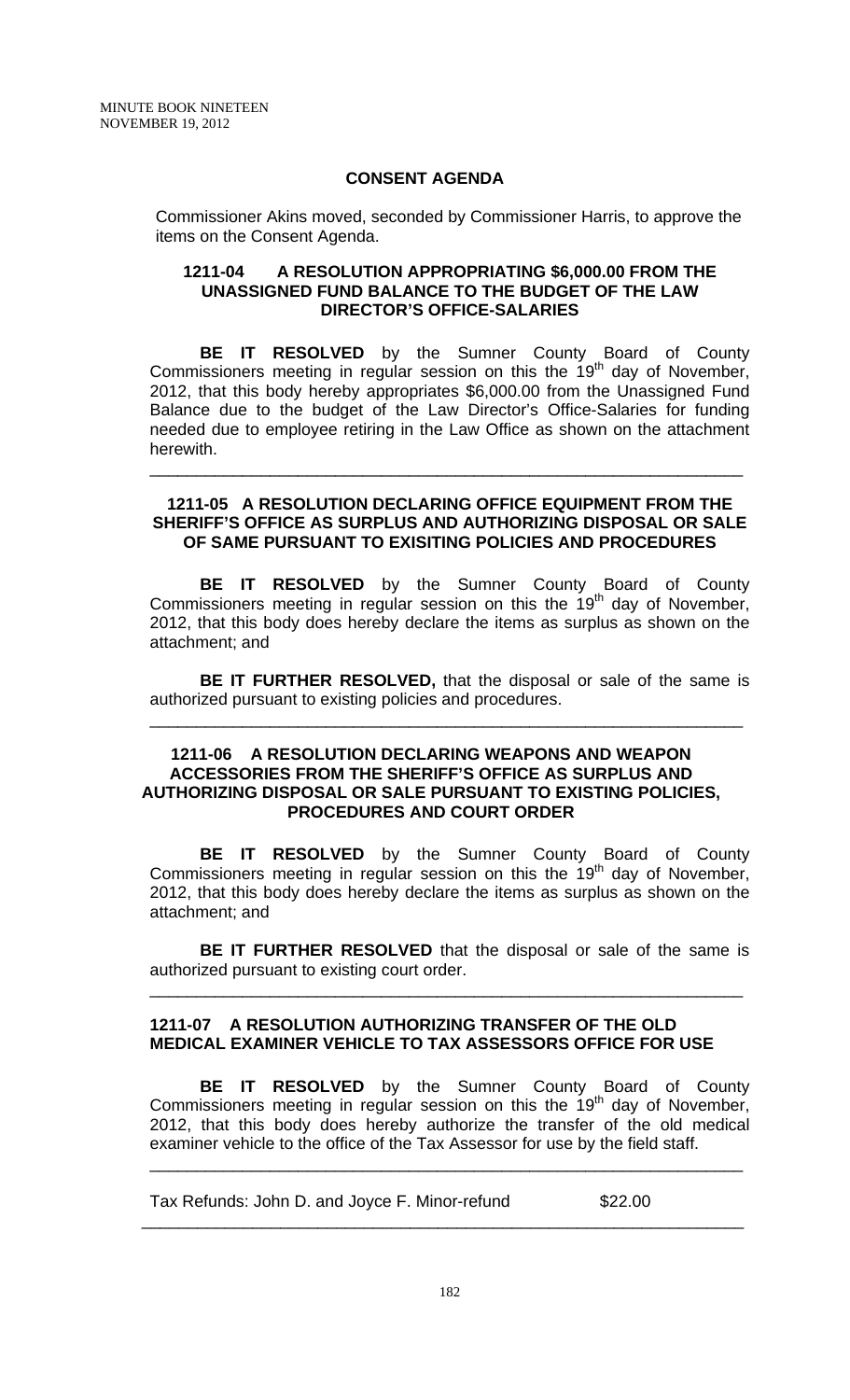Chairman Hyde declared the items on the Consent Agenda approved unanimously by the body on the first and final reading.

\_\_\_\_\_\_\_\_\_\_\_\_\_\_\_\_\_\_\_\_\_\_\_\_\_\_\_\_\_\_\_\_\_\_\_\_\_\_\_\_\_\_\_\_\_\_\_\_\_\_\_\_\_\_\_\_\_\_\_\_\_\_\_\_\_\_\_\_

## **RECOGNITION OF THE PUBLIC**

 Chairman Hyde opened the floor to allow the public to speak concerning any matter on the agenda.

 Larry Hinton, Chairman of the Sumner County Library Board, urged commissioners to support the funding for libraries before them for consideration.

With no one else wishing to speak, recognition of the public was closed.

## **REPORT OF THE CHAIR**

\_\_\_\_\_\_\_\_\_\_\_\_\_\_\_\_\_\_\_\_\_\_\_\_\_\_\_\_\_\_\_\_\_\_\_\_\_\_\_\_\_\_\_\_\_\_\_\_\_\_\_\_\_\_\_\_\_\_\_\_\_\_\_\_\_\_\_\_\_

Commissioner Decker introduced the following resolution.

## **A RESOLUTION HONORING MERROL HYDE MAGNET SCHOOL**

 **WHEREAS,** three Sumner County schools have been identified as 2011- 2012 Reward Schools by the Tennessee Department of Education, thereby placing them in the top five percent of public schools in the state for annual growth or academic achievement; and

**WHEREAS,** Merrol Hyde Magnet School was one of thirty-nine Tennessee schools honored in both progress and performance categories; and

**WHEREAS,** Merrol Hyde Magnet School has been consistently recognized for its stellar efforts to improve education and opportunities for its students; and

**WHEREAS,** the tireless efforts of the faculty, staff and students have created an environment which will not only create leaders but better citizens for tomorrow.

**NOW, THEREFORE, BE IT RESOLVED** by the Sumner County Board of County Commissioners meeting in regular session on this the  $19<sup>th</sup>$  day of November, 2012 that this body does hereby recognize and commend the Merrol Hyde Magnet School its faculty, staff and students for their dedication and commitment and congratulate them for this outstanding state award; and

**BE IT FURTHER RESOLVED** that this resolution shall be spread on the minutes of this body and the Clerk is to furnish a copy of this resolution to the Merrol Hyde Magnet School.

Upon motion of Commissioner Decker, seconded by Commissioner Goode, the Commission voted to honor staff and students at Merrol Hyde Magnet School.

Commissioner Skidmore introduced the following resolution.

## **A RESOLUTION HONORING GENE BROWN ELEMENTARY SCHOOL**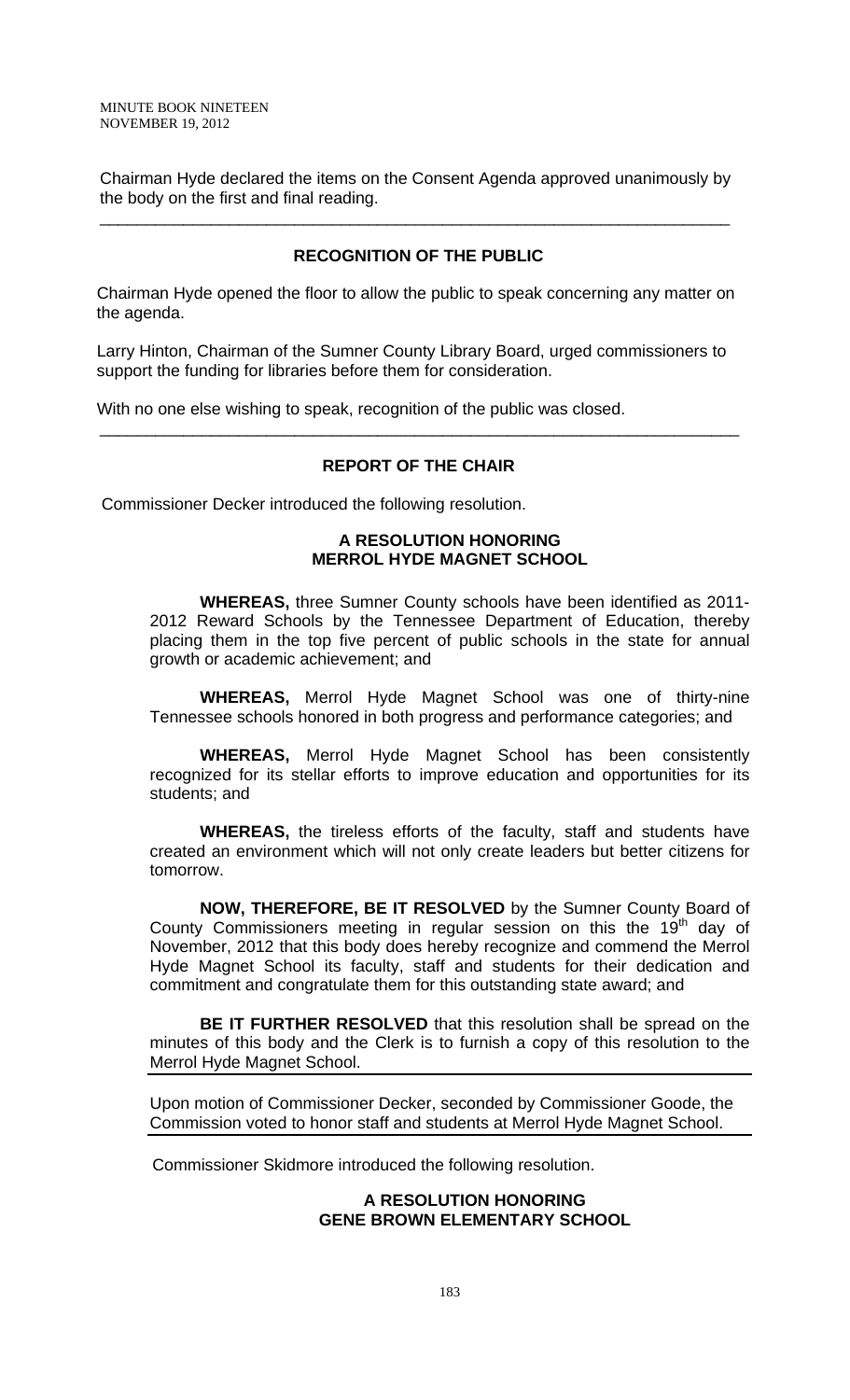**WHEREAS,** three Sumner County schools have been identified as 2011- 2012 Reward Schools by the Tennessee Department of Education, placing them in the top five percent of public schools in the state for annual growth or academic achievement; and

**WHEREAS,** Gene Brown Elementary School was recognized for the outstanding progress students made during the 2011-2012 school year; and

**WHEREAS,** the accomplishments and endeavors of the Gene Brown Elementary School staff and faculty have greatly influenced the early education of numerous students and created an environment of positive learning.

**NOW, THEREFORE, BE IT RESOLVED** by the Sumner County Board of County Commissioners meeting in regular session on this the  $19<sup>th</sup>$  day of November, 2012 that this body does hereby recognize and commend the Gene Brown Elementary School faculty, staff and students for their dedication and commitment and congratulate them for this state award; and

**BE IT FURTHER RESOLVED** that this resolution shall be spread on the minutes of this body and the Clerk is to furnish a copy of this resolution to the Gene Brown Elementary.

\_\_\_\_\_\_\_\_\_\_\_\_\_\_\_\_\_\_\_\_\_\_\_\_\_\_\_\_\_\_\_\_\_\_\_\_\_\_\_\_\_\_\_\_\_\_\_\_\_\_\_\_\_\_\_\_\_\_\_\_\_\_\_\_

Upon motion of Commissioner Skidmore, seconded by Commissioner Goode, the Commission voted to honor staff and students at Gene Brown Elementary School.

Commissioner Graves introduced the following resolution.

## **A RESOLUTION HONORING BETHPAGE ELEMENTARY SCHOOL**

 **WHEREAS,** three Sumner County schools have been identified as 2011- 2012 Reward Schools by the Tennessee Department of Education, placing them in the top five percent of public schools in the state for annual growth or academic achievement; and

**WHEREAS,** Bethpage Elementary School was honored for outstanding student performance during the 2011-2012 school year and for its long standing efforts to improve student achievement; and

**WHEREAS,** Bethpage Elementary School, its faculty, staff and students should be recognized for their outstanding efforts to create positive introduction to school and continuing a long standing love of learning.

**NOW, THEREFORE, BE IT RESOLVED** by the Sumner County Board of County Commissioners meeting in regular session on this the  $19<sup>th</sup>$  day of November, 2012 that this body does hereby recognize and commend the Bethpage Elementary School faculty, staff and students for their dedication and commitment and congratulate them for their state award; and

**BE IT FURTHER RESOLVED** that this resolution shall be spread on the minutes of this body and the Clerk is to furnish a copy of this resolution to the Bethpage Elementary School.

\_\_\_\_\_\_\_\_\_\_\_\_\_\_\_\_\_\_\_\_\_\_\_\_\_\_\_\_\_\_\_\_\_\_\_\_\_\_\_\_\_\_\_\_\_\_\_\_\_\_\_\_\_\_\_\_\_\_\_\_\_\_\_\_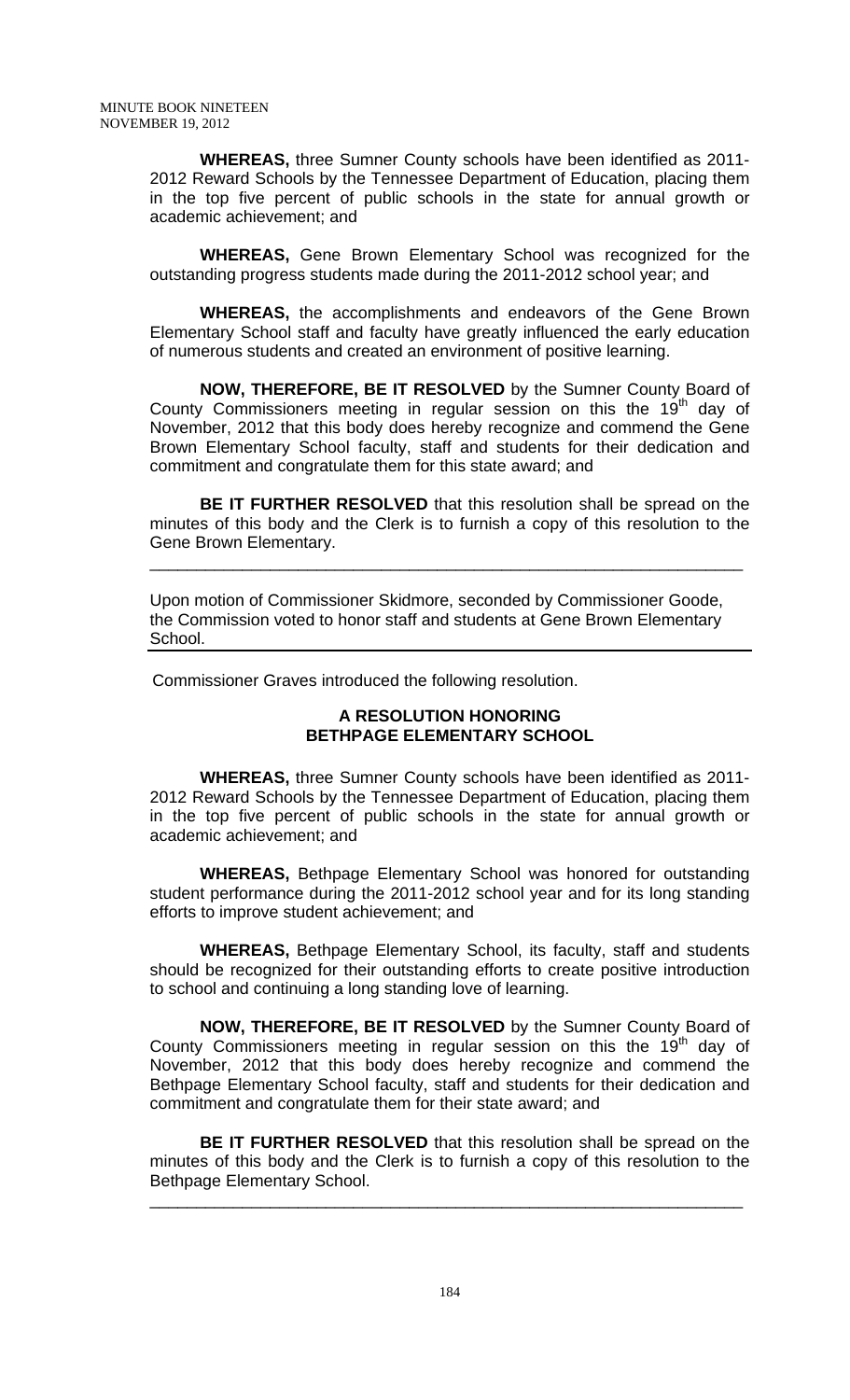Upon motion of Commissioner Graves, seconded by Commissioner Satterfield, the Commission voted to honor staff and students at Bethpage Elementary School.

Commissioner LeMarbre introduced the following resolution.

## **A RESOLUTION HONORING TANNER MARION**

**WHEREAS,** Mr. Tanner Marion has been an active member of the Boy Scouts since the third grade and now as a high school junior has earned his Eagle Scout Badge by providing landscaping and beautification to the Sumner County Convention and Visitors Bureau lawn; and

**WHEREAS,** Mr. Tanner Marion after months of training and preparation, with the assistance of Boy Scout Troop 413, as well as 60 scouts and adults, completed the much needed landscaping project; and

**WHEREAS,** Mr. Marion is also an honor student at Merrol Hyde Magnet School where he plays in the band and participates in many other school and community projects; and

**WHEREAS,** Mr. Marion, by completing his Eagle Scout project has entered the top levels of scouting and should be commended for his hard work, dedication and commitment to our community.

**NOW, THEREFORE BE IT RESOLVED** by the Sumner County Board of County Commissioners meeting in regular session on this the  $19<sup>th</sup>$  day of November, 2012, that this body does hereby congratulate Mr. Tanner Marion for his outstanding achievements and wishes him future success; and

**BE IT FURTHER RESOLVED** that this resolution is to be spread on the minutes of this body and the Clerk is to furnish a copy of this resolution to the Mr. Tanner Marion.

\_\_\_\_\_\_\_\_\_\_\_\_\_\_\_\_\_\_\_\_\_\_\_\_\_\_\_\_\_\_\_\_\_\_\_\_\_\_\_\_\_\_\_\_\_\_\_\_\_\_\_\_\_\_\_\_\_\_\_\_\_\_\_\_

Upon motion of Commissioner LeMarbre, seconded by Commissioner Ring, the Commission voted to honor Mr. Marion.

Commissioner Paige Brown introduced the following resolution.

# **A RESOLUTION HONORING AUSTIN SWAFFORD**

 **WHEREAS,** Mr. Austin Swafford, a senior at Gallatin High School, is an outstanding golfer who has earned numerous awards in state and national play and recently achieved a career low round of 65 at the 2012 PGA Championship at Cookeville Country Club; and

 **WHEREAS,** Mr. Swafford, is honored to next year be playing golf at the University of Tennessee at Martin; and

**WHEREAS,** Mr. Swafford has played with pride, brought honor not only to himself but to his school and this county by his outstanding performance and by his efforts has demonstrated remarkable talent beyond his years.

**NOW, THEREFORE BE IT RESOLVED** by the Sumner County Board of County Commissioners meeting in regular session on this the  $19<sup>th</sup>$  day of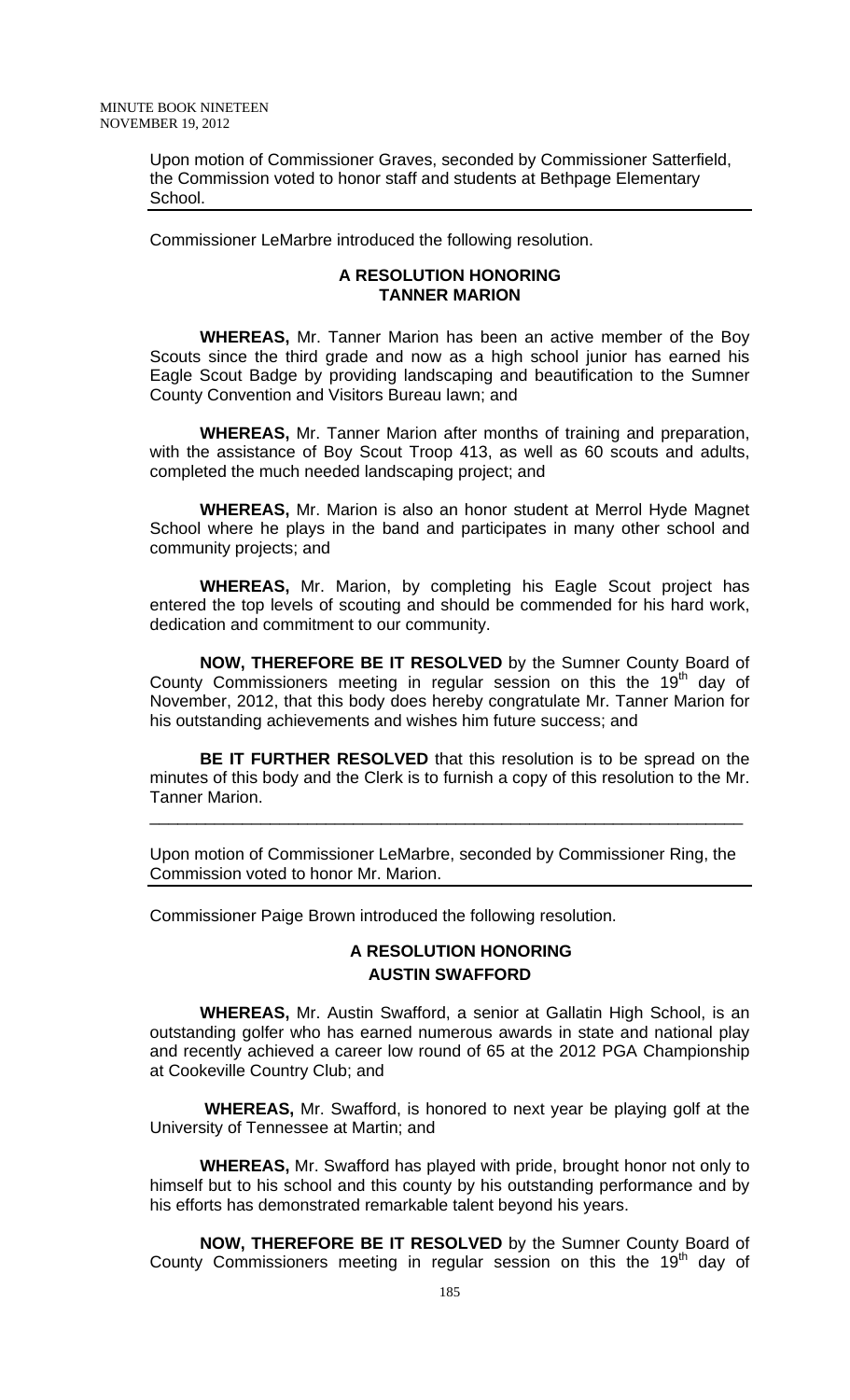November, 2012, that this body does hereby congratulate Mr. Austin Swafford for his outstanding performances and wishes him future success; and

**BE IT FURTHER RESOLVED** that this resolution is to be spread on the minutes of this body and the Clerk is to furnish a copy of this resolution to the Mr. Austin Swafford.

\_\_\_\_\_\_\_\_\_\_\_\_\_\_\_\_\_\_\_\_\_\_\_\_\_\_\_\_\_\_\_\_\_\_\_\_\_\_\_\_\_\_\_\_\_\_\_\_\_\_\_\_\_\_\_\_\_\_\_\_\_\_\_\_

Upon motion of Commissioner Paige Brown, seconded by Commissioner Ring, the Commission voted to honor Mr. Swafford.

Commissioner Frank Freels introduced the following resolution.

# **A RESOLUTION HONORING ABBIE GREGORY**

 **WHEREAS,** Miss Abbie Gregory, a senior at Beech High School is an outstanding golfer and student who has earned numerous awards and most recently was a runner-up at the Class AAA tournament at WillowBrook Golf Club; and

 **WHEREAS,** Miss Gregory, is honored to be attending Belmont University next year on a golf scholarship; and

**WHEREAS,** Miss Gregory, played with pride and has brought honor not only to herself but to her school and this county by her outstanding performance and by her efforts has demonstrated remarkable talent and skill.

**NOW, THEREFORE BE IT RESOLVED** by the Sumner County Board of County Commissioners meeting in regular session on this the  $19<sup>th</sup>$  day of November, 2012, that this body does hereby congratulate Miss Abbie Gregory for her outstanding performances and wishes her future success; and

**BE IT FURTHER RESOLVED** that this resolution is to be spread on the minutes of this body and the Clerk is to furnish a copy of this resolution to the Miss Abbie Gregory.

Upon motion of Commissioner Frank Freels, seconded by Commissioner LeMarbre, the Commission voted to honor Ms. Gregory.

\_\_\_\_\_\_\_\_\_\_\_\_\_\_\_\_\_\_\_\_\_\_\_\_\_\_\_\_\_\_\_\_\_\_\_\_\_\_\_\_\_\_\_\_\_\_\_\_\_\_\_\_\_\_\_\_\_\_\_\_\_\_\_\_

# **REPORT FROM COUNTY OFFICIALS**

County Officials filed the following reports: County Investments, County General Fund, County Debt Service Fund, County Highway Fund, County Capital Outlay Fund, School General Purpose Fund, School Federal Projects Fund, School Food Service Fund, Employee Health Insurance Trust Fund, Employee Dental Insurance Trust Fund, Casualty Insurance Trust Fund, County Trustee Funds, Special Reports: County Dental Insurance Claim Payments, County Health Insurance Claim Payments, County Property Tax Collections, County EMS Billing/Collections/Balances, County Sales Tax Collections, County Wheel Tax Collections, County Tax Rates/Property Values and County School Loan Program Rates. Approval of the filing of these records does not certify to the accuracy of the documents.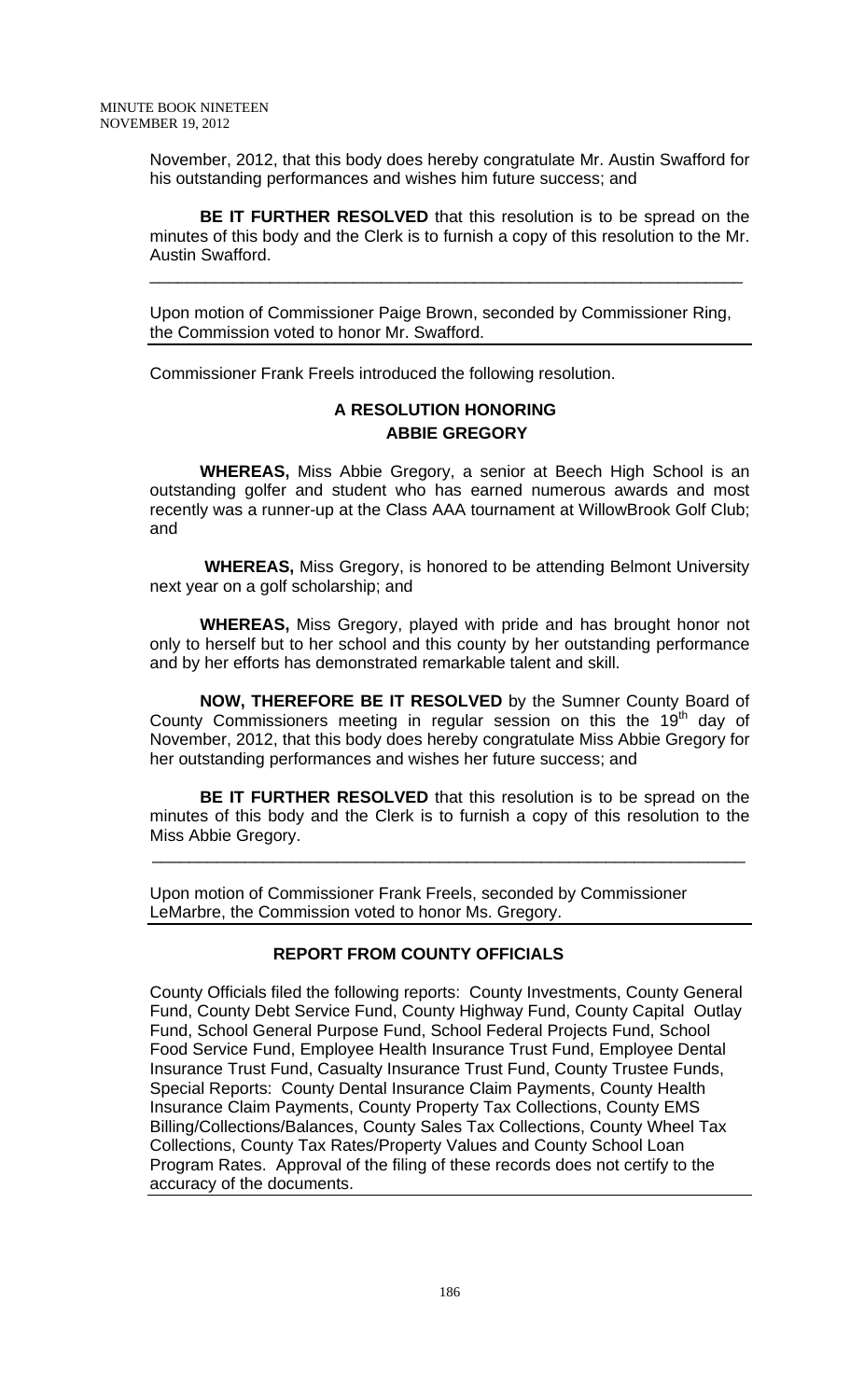Chairman Hyde introduced the following resolution:

#### **1211-NOT A RESOLUTION TO APPROVE AND ACCEPT APPLICATIONS FOR NOTARY PUBLIC POSITIONS AND PERSONAL SURETY GUARANTORS**

 **WHEREAS,** according to the law of the State of Tennessee, an individual must apply for the office of notary public in the county of residence, or of their principal place of business; and

 **WHEREAS**, state statute requires personal sureties making bonds for Notaries publics to be approved by the Sumner County Commission; and

 **WHEREAS,** said applicant must be approved by the County Commission assembled; and

 **WHEREAS,** Bill Kemp, Sumner County Clerk, has certified according to the records of his office that the persons named on the attached listing labeled "SUMNER COUNTY NOTARY PUBLIC APPLICATIONS and SURETY GUARANTORS" have duly applied for the positions so sought; and

# **BE IT FURTHER RESOLVED THAT THIS TAKE EFFECT FROM AND AFTER PASSAGE.**

#### **NOTARIES PUBLIC FOR ELECTION**

 **–––––––––––––––––––––––––––––––––––––––––––––––––––––––––**

AMANDA BADACOUR SANDRA K HOLLEY ROXANNE BARRON JULIE INGRUM CINDY L. BLAIR SUSAN C MARTIN JACKIE BUMALOUGH GREGORY B. MILLER MARK A COMBS AMY N O'SAILE JOSHUA A DEHNZ DONALD L OLIVER KEITH C DENNEN BRENDA P OWENS MICHAEL D DOUGLAS RACHEL A. FOX DEMETRIA SPEARS SHANTARA FRANKLIN ALLEN M. SUMEY KIM GILLILAND KENNY W TESH DANIEL GREER JENNIFER LYNN WEBB BRANDI L HINTON PAT WIETRZYNSKI HOLLY HOFFARTH

JEANNIE BRADSHAW EDWARD L MARTIN JR AMBER M. CLARK MELVIN E NORFLEET JR CHARLENE DEBOW REBECCA ANN OAKES ROBERT A. DEVIDO SANDRA D REILLY

Upon motion of Commissioner Frank Freels, seconded by Commissioner Akins, voting was recorded in the following manner:

| Akins           |                | Taylor          | Y      | Geminden      | Y |
|-----------------|----------------|-----------------|--------|---------------|---|
| Utley           |                | Graves          | Y      | Satterfield   | Y |
| F. Freels       |                | <b>Matthews</b> | Y      | <b>Harris</b> | Y |
| Ring            |                | <b>Brown</b>    | Y      | Vaughn        | Y |
| LeMarbre        |                | Moser           | Y      | <b>Decker</b> | Y |
| Hyde            |                | Hughes          | Y      | Kimbrough     | Y |
| Goode           |                | <b>Skidmore</b> | Y      | P. Freels     | Y |
| <b>Stone</b>    | А              | Guthrie         | Y      | Pospisil      | Y |
| <b>ELECTION</b> | <b>Yes: 23</b> | No: 0<br>187    | Abs: 1 | 07:27 PM      |   |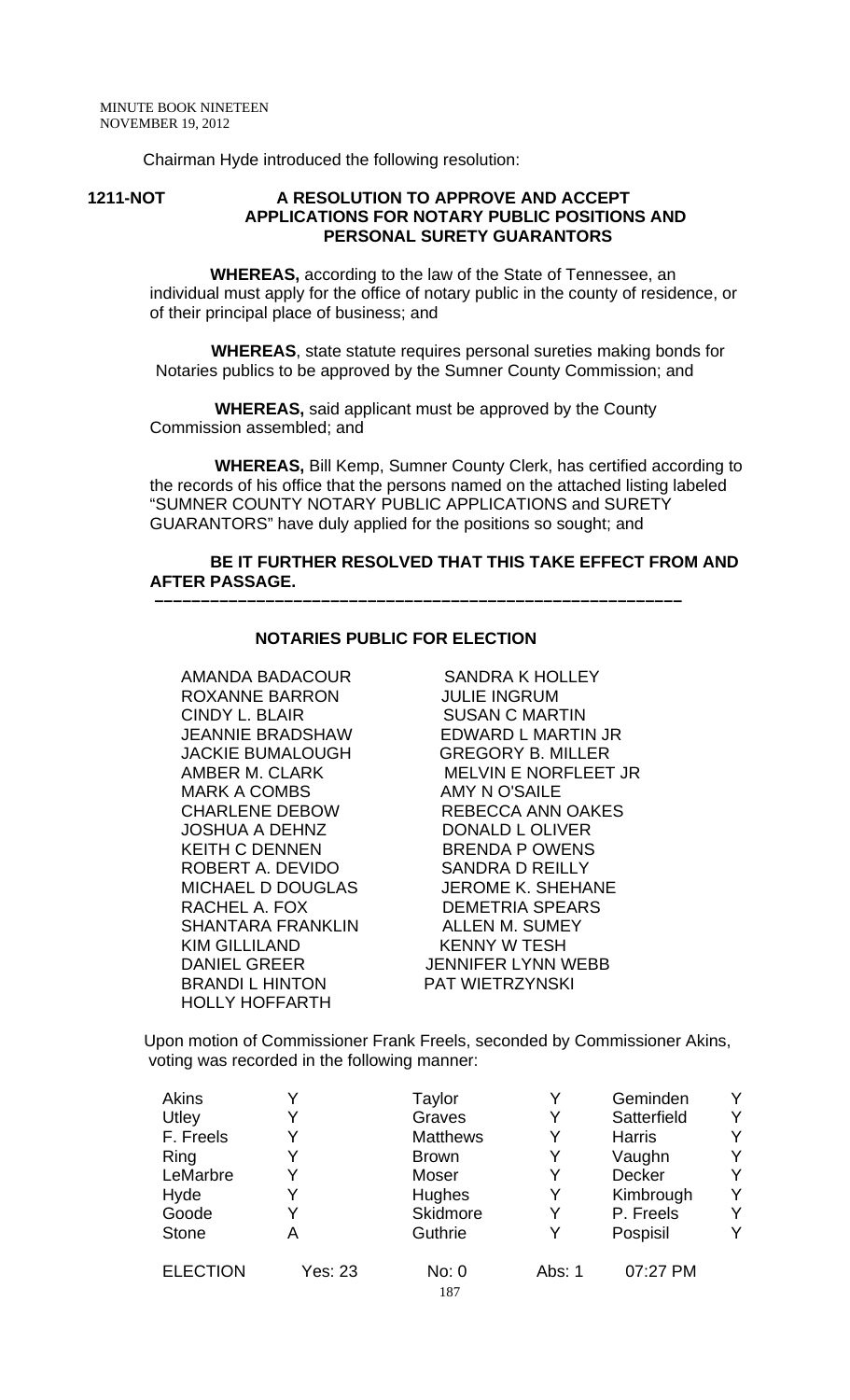Chairman Hyde declared the election of Notaries Public by the body.

## **COMMITTEE ON COMMITTEES**

\_\_\_\_\_\_\_\_\_\_\_\_\_\_\_\_\_\_\_\_\_\_\_\_\_\_\_\_\_\_\_\_\_\_\_\_\_\_\_\_\_\_\_\_\_\_\_\_\_\_\_\_\_\_\_\_\_\_\_\_\_\_\_\_\_\_\_\_\_

Commissioner Stone brought forth the re-appointment of Wayne Whiting on the Industrial Development Board and noted the deferral of Jim Hodges' vacancy. Commissioner Stone moved to approve the re-appointment of Mr. Whiting to a five-year term. Commissioner Graves seconded the motion and the Commission voted unanimously to approve the re-appointment.

Commissioner Stone noted the deferral of the Sumner County Regional Airport Authority appointment of Richard Coker to a five-year term.

Commissioner Stone brought forth the Board of Construction Appeals appointments as follows: Larry Brown and Ted Williams, Alternates- one-year terms; and Doug Cowden, Bob Goodall, Jr., Robert Hill and Millard Bridges - two Year Terms. Commissioner Stone moved, seconded by Commissioner LeMarbre to re-appoint them for another term. The appointments were approved unanimously by voice vote of the body.

Commissioner Stone noted the following appointments for next month:

1) Emergency 911 Communications District – four-year terms of Billy Still and Jimmy Anderson; 2) Health and Safety Standards Board – four-year terms of Howell Wilson, Paul D. Freels, Larry Tate and Steve Graves

\_\_\_\_\_\_\_\_\_\_\_\_\_\_\_\_\_\_\_\_\_\_\_\_\_\_\_\_\_\_\_\_\_\_\_\_\_\_\_\_\_\_\_\_\_\_\_\_\_\_\_\_\_\_\_\_\_\_\_\_\_\_\_\_\_\_\_\_\_\_

## **HIGHWAY COMMISSION**

There was no report from the Highway Commission.

# **EDUCATION COMMITTEE**

**\_\_\_\_\_\_\_\_\_\_\_\_\_\_\_\_\_\_\_\_\_\_\_\_\_\_\_\_\_\_\_\_\_\_\_\_\_\_\_\_\_\_\_\_\_\_\_\_\_\_\_\_\_\_\_\_\_\_\_\_\_\_\_\_\_\_\_\_\_** 

 Commissioner Decker reported that the Education Committee met and there were three different matters to share, including monthly enrollment, transportation employees with benefits and employee reduction.

**\_\_\_\_\_\_\_\_\_\_\_\_\_\_\_\_\_\_\_\_\_\_\_\_\_\_\_\_\_\_\_\_\_\_\_\_\_\_\_\_\_\_\_\_\_\_\_\_\_\_\_\_\_\_\_\_\_\_\_\_\_\_\_\_\_\_\_\_\_** 

# **GENERAL OPERATIONS COMMITTEE**

 Commissioner Skidmore reported that the General Operations Committee voted to endorse the purchase of the new building to house Emergency Services, Emergency Management and Emergency 911 Communications.

# **EMERGENCY SERVICES COMMITTEE**

**\_\_\_\_\_\_\_\_\_\_\_\_\_\_\_\_\_\_\_\_\_\_\_\_\_\_\_\_\_\_\_\_\_\_\_\_\_\_\_\_\_\_\_\_\_\_\_\_\_\_\_\_\_\_\_\_\_\_\_\_\_\_\_\_\_\_\_\_\_** 

Commissioner Vaughn reported that the Emergency Services Committee voted to approve the Emergency Operations Center.

## **PUBLIC SERVICES COMMITTEE**

**\_\_\_\_\_\_\_\_\_\_\_\_\_\_\_\_\_\_\_\_\_\_\_\_\_\_\_\_\_\_\_\_\_\_\_\_\_\_\_\_\_\_\_\_\_\_\_\_\_\_\_\_\_\_\_\_\_\_\_\_\_\_\_\_\_\_\_\_\_** 

There was no report from the Public Services Committee.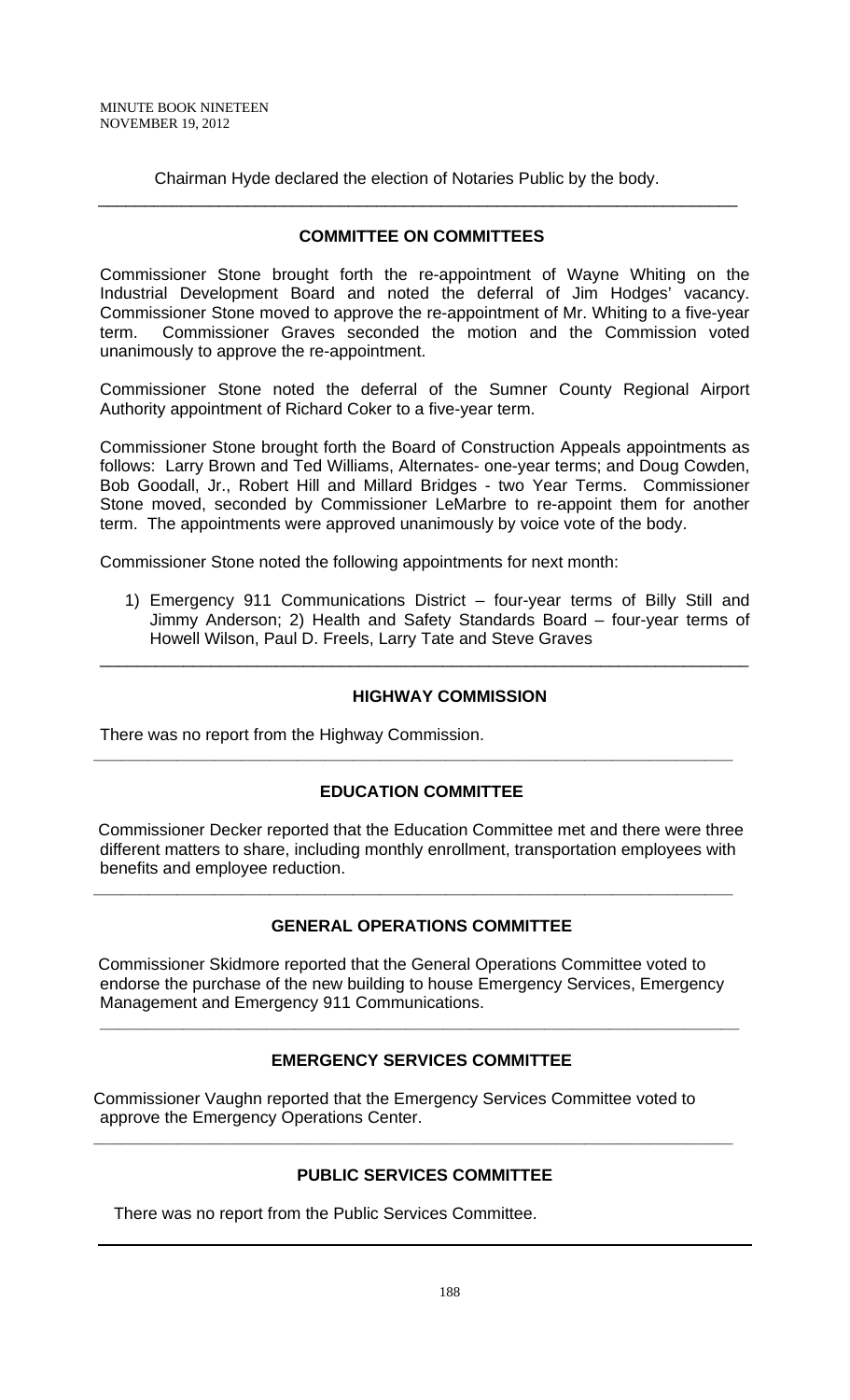# **LEGISLATIVE COMMITTEE**

There was no report from the Legislative Committee.

## **RULES AND PROCEDURES**

\_\_\_\_\_\_\_\_\_\_\_\_\_\_\_\_\_\_\_\_\_\_\_\_\_\_\_\_\_\_\_\_\_\_\_\_\_\_\_\_\_\_\_\_\_\_\_\_\_\_\_\_\_\_\_\_\_\_\_\_\_\_\_

 $\frac{1}{\sqrt{2}}$  ,  $\frac{1}{\sqrt{2}}$  ,  $\frac{1}{\sqrt{2}}$  ,  $\frac{1}{\sqrt{2}}$  ,  $\frac{1}{\sqrt{2}}$  ,  $\frac{1}{\sqrt{2}}$  ,  $\frac{1}{\sqrt{2}}$  ,  $\frac{1}{\sqrt{2}}$  ,  $\frac{1}{\sqrt{2}}$  ,  $\frac{1}{\sqrt{2}}$  ,  $\frac{1}{\sqrt{2}}$  ,  $\frac{1}{\sqrt{2}}$  ,  $\frac{1}{\sqrt{2}}$  ,  $\frac{1}{\sqrt{2}}$  ,  $\frac{1}{\sqrt{2}}$ 

 $\frac{1}{\sqrt{2}}$  ,  $\frac{1}{\sqrt{2}}$  ,  $\frac{1}{\sqrt{2}}$  ,  $\frac{1}{\sqrt{2}}$  ,  $\frac{1}{\sqrt{2}}$  ,  $\frac{1}{\sqrt{2}}$  ,  $\frac{1}{\sqrt{2}}$  ,  $\frac{1}{\sqrt{2}}$  ,  $\frac{1}{\sqrt{2}}$  ,  $\frac{1}{\sqrt{2}}$  ,  $\frac{1}{\sqrt{2}}$  ,  $\frac{1}{\sqrt{2}}$  ,  $\frac{1}{\sqrt{2}}$  ,  $\frac{1}{\sqrt{2}}$  ,  $\frac{1}{\sqrt{2}}$ 

There was no report from the Rules and Procedures Committee.

## **FINANCIAL MANAGEMENT COMMITTEE**

There was no report from the Financial Management Committee.

## **BUDGET COMMITTEE**

Commissioner Moser introduced the following resolution and moved for approval; Commissioner Goode seconded the motion.

## **1211-01 A RESOLUTION ENTERING INTO CONTRACT WITH SESSIONS PAVING FOR GREENWAY PHASE III**

**BE IT RESOLVED** by the Sumner County Board of County Commissioners meeting in regular session on this the 19<sup>th</sup> day of November, 2012, that this body hereby accepts the contract with Sessions Paving for Greenway Phase III as shown on the attachment.

\_\_\_\_\_\_\_\_\_\_\_\_\_\_\_\_\_\_\_\_\_\_\_\_\_\_\_\_\_\_\_\_\_\_\_\_\_\_\_\_\_\_\_\_\_\_\_\_\_\_\_\_\_\_\_\_\_\_\_\_\_\_\_\_

The electronic vote was recorded in the following manner:

| Akins        |         | Taylor          |        | Geminden      | Y |
|--------------|---------|-----------------|--------|---------------|---|
| Utley        |         | Graves          | Y      | Satterfield   | Y |
| F. Freels    | Y       | <b>Matthews</b> | Y      | <b>Harris</b> | Y |
| Ring         |         | <b>Brown</b>    | Y      | Vaughn        | Y |
| LeMarbre     | Υ       | Moser           | Y      | <b>Decker</b> | Y |
| Hyde         |         | Hughes          | Y      | Kimbrough     | Y |
| Goode        |         | <b>Skidmore</b> | Y      | P. Freels     | Y |
| <b>Stone</b> | v       | Guthrie         | Y      | Pospisil      | Y |
| 1211-01      | Yes: 24 | No: 0           | Abs: 0 | 07:36 PM      |   |

Chairman Hyde declared the resolution approved on the first and final reading. \_\_\_\_\_\_\_\_\_\_\_\_\_\_\_\_\_\_\_\_\_\_\_\_\_\_\_\_\_\_\_\_\_\_\_\_\_\_\_\_\_\_\_\_\_\_\_\_\_\_\_\_\_\_\_\_\_\_\_\_\_\_\_

Commissioner Moser introduced the following resolution and moved for approval; Commissioner Vaughn seconded the motion.

## **1211-02 A RESOLUTION ACCEPTING THE CDBG DISASTER GRANT FOR EMERGENCY COMPLEX**

**BE IT RESOLVED** by the Sumner County Board of County Commissioners meeting in regular session on this the  $19<sup>th</sup>$  day of November, 2012, that this body hereby accepts the CDBG Disaster Grant for Emergency Complex as shown on the attachment.

\_\_\_\_\_\_\_\_\_\_\_\_\_\_\_\_\_\_\_\_\_\_\_\_\_\_\_\_\_\_\_\_\_\_\_\_\_\_\_\_\_\_\_\_\_\_\_\_\_\_\_\_\_\_\_\_\_\_\_\_\_\_\_\_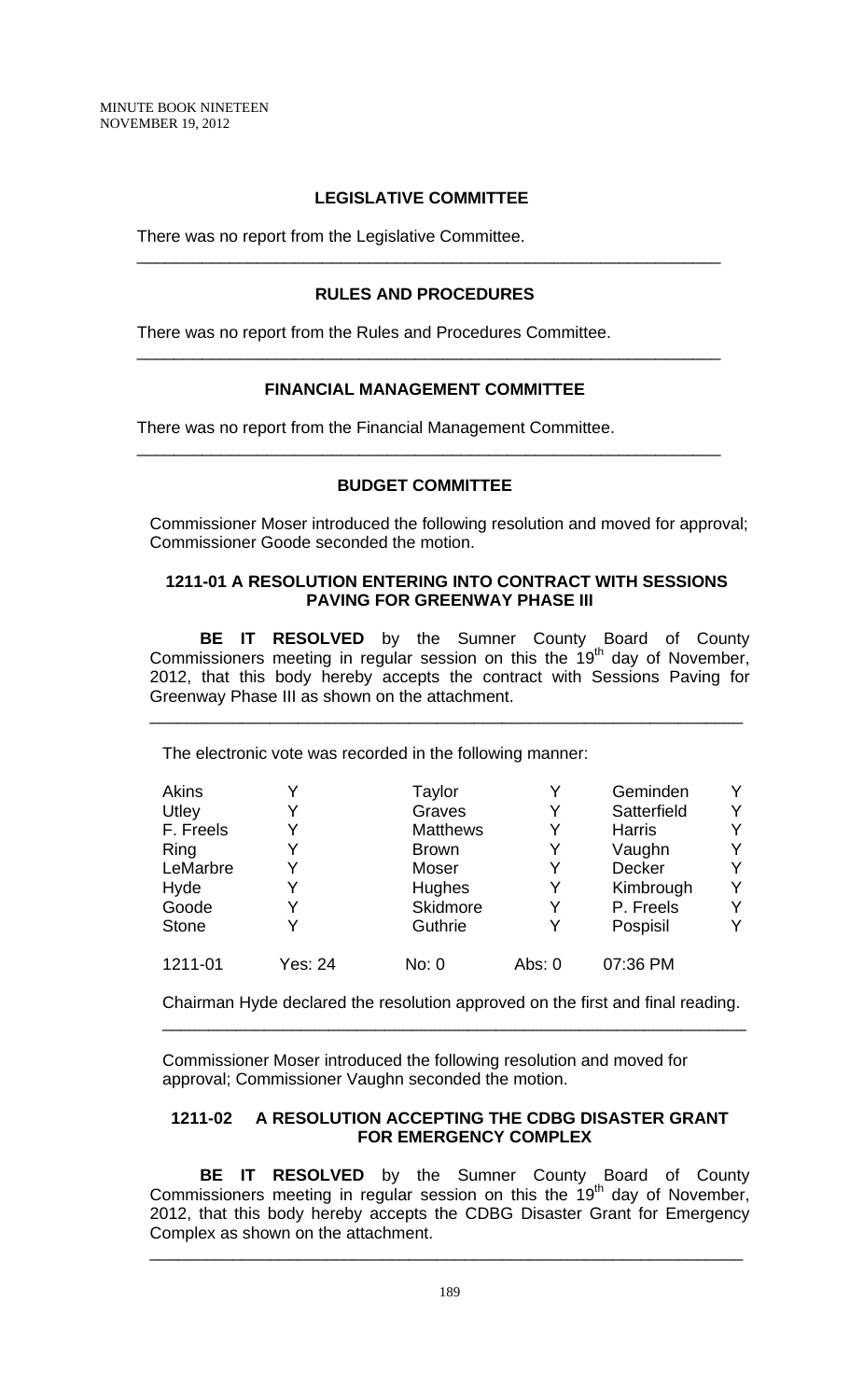Commissioner Hughes stated the information stated that the contract period ends April, 2017. County Executive Holt yielded the floor to Kim Ark, Grant Writer, who stated that the date was correct although it is subject to rescinding by the federal government.

Commissioner Hughes moved to change the contract date to June 30, 2013. Commissioner Ring seconded the motion.

County Executive Holt stated that the dates cannot be changed on federal Contract and motion was withdrawn by the maker.

The electronic vote on the original motion was recorded in the following manner:

| <b>Akins</b> |         | Taylor          | Y        | Geminden      | Y. |
|--------------|---------|-----------------|----------|---------------|----|
| Utley        | Y       | Graves          | Y        | Satterfield   | Υ  |
| F. Freels    | Y       | <b>Matthews</b> | Y        | <b>Harris</b> | Y  |
| Ring         |         | <b>Brown</b>    | Y        | Vaughn        | Y  |
| LeMarbre     | Y       | Moser           | Y        | Decker        | Y  |
| Hyde         |         | Hughes          | Y        | Kimbrough     | Y  |
| Goode        | Y       | Skidmore        | Y        | P. Freels     | Y  |
| <b>Stone</b> | Υ       | Guthrie         | Y        | Pospisil      | Y  |
| 1211-02      | Yes: 24 | No: 0           | Abs: $0$ | 07:40 PM      |    |

Chairman Hyde declared the resolution approved on the first and final reading. \_\_\_\_\_\_\_\_\_\_\_\_\_\_\_\_\_\_\_\_\_\_\_\_\_\_\_\_\_\_\_\_\_\_\_\_\_\_\_\_\_\_\_\_\_\_\_\_\_\_\_\_\_\_\_\_\_\_\_\_\_\_\_

Commissioner Moser introduced the following resolution and moved for approval; Commissioner Harris seconded the motion.

## **1211-03 A RESOLUTION APPROPRIATING \$7,250,000.00 FROM HOSPITAL FUNDS FOR VARIOUS PROJECTS FOR PUBLIC GOOD**

**WHEREAS**, it is the joint goal of E-911, Sumner County Emergency Management, the Sumner County Ambulance service, the Office of the Sheriff, and all law enforcement agencies as well as countless volunteers to provide the best emergency management service and care to citizens of and visitors to our county; and a unified location to house county emergency services and communications would serve the best interest of Sumner County and its citizens; and

**WHEREAS,** the population of our county continues to grow and the technology needs of our world changes, our communities, especially in the smaller towns, have greater needs for access to library sources as well as computer access, records storage and assistance with the construction and expansion of county libraries and such would serve the best interest of Sumner County and its citizens; and

**WHEREAS,** the health insurance benefits of county employees, including county general as well as all non-teaching school positions have long been neglected and their insurance benefits, to stay viable, need a one-time cash infusion in order for the insurance fund to remain viable and such contribution would be in the best interest of Sumner County and its citizens; and

**WHEREAS,** the funds, so hard fought from the sale of the hospital can be used to aid the public good and vitalize the needs of our great community.

**THEREFORE, BE IT RESOLVED** by the Sumner County Board of County Commissioners meeting in regular session on this the  $19<sup>th</sup>$  day of November,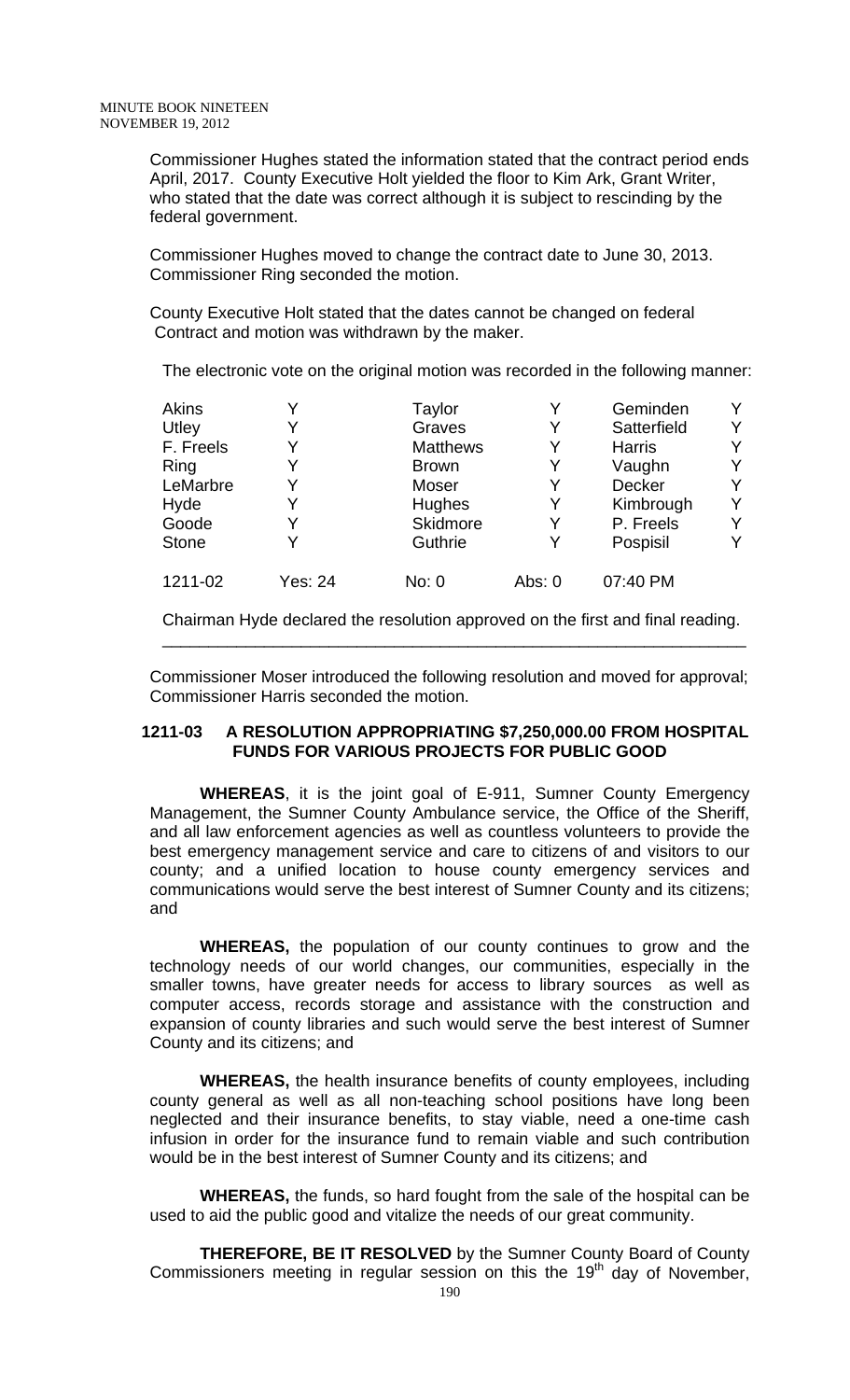2012, that this body hereby appropriates \$7,250,000.00 from Hospital Fund for various projects, as shown on the attachment herewith.

\_\_\_\_\_\_\_\_\_\_\_\_\_\_\_\_\_\_\_\_\_\_\_\_\_\_\_\_\_\_\_\_\_\_\_\_\_\_\_\_\_\_\_\_\_\_\_\_\_\_\_\_\_\_\_\_\_\_\_\_\_\_\_\_

Commissioner Hughes moved to sever the three appropriations in the resolution. Commissioner Ring seconded the motion.

The electronic vote was recorded in the following manner:

| <b>DIVIDE ISSUES</b> |        |                 |        |               |   |
|----------------------|--------|-----------------|--------|---------------|---|
| Akins                | N      | Taylor          | N      | Geminden      | N |
| Utley                | N      | Graves          | N      | Satterfield   | v |
| F. Freels            | N      | <b>Matthews</b> | N      | <b>Harris</b> | N |
| Ring                 | Y      | <b>Brown</b>    | Y      | Vaughn        | N |
| LeMarbre             | Y      | <b>Decker</b>   | N      | Hughes        | v |
| Kimbrough            | Y      | Goode           | Y      | P. Freels     | N |
| <b>Stone</b>         | N      | Guthrie         | N      | Pospisil      | N |
| 1211-03.1            | Yes: 7 | No: 14          | Abs: 0 | 07:41 PM      |   |

\_\_\_\_\_\_\_\_\_\_\_\_\_\_\_\_\_\_\_\_\_\_\_\_\_\_\_\_\_\_\_\_\_\_\_\_\_\_\_\_\_\_\_\_\_\_\_\_\_\_\_\_\_\_\_\_\_\_\_\_\_\_\_

Chairman Hyde declared the motion to sever failed to pass.

Chairman Hyde recognized County Executive Holt who explained why the Employees Insurance Trust needs an infusion of funds to continue providing health benefits. He followed by saying that the county needs a place to build a hardened facility to protect emergency services during a crisis. The building and nine acres would meet the requirements for a place to build the hardened facility. On the third appropriation, he stated that the library funding meets the needs of three communities, including White House, Millersville and Westmoreland.

Commissioner Satterfield moved to amend, seconded by Commissioner Hughes, to fund \$1 million for the insurance trust at this time and delete the library funding from the resolution. The \$3 million for the emergency building would remain in the resolution.

The electronic vote was recorded in the following manner:

|              | \$4M (\$3M BUILDING \$1M INSURANCE) |                 |          |               |   |
|--------------|-------------------------------------|-----------------|----------|---------------|---|
| <b>Akins</b> | N                                   | Taylor          | N        | Geminden      | N |
| Utley        | N                                   | Graves          | N        | Satterfield   | Y |
| F. Freels    | N                                   | <b>Matthews</b> | N        | <b>Harris</b> | N |
| Ring         | Y                                   | <b>Brown</b>    | Y        | Vaughn        | N |
| LeMarbre     | N                                   | Moser           | N        | <b>Decker</b> | N |
| Hyde         | N                                   | <b>Hughes</b>   | Y        | Kimbrough     | Y |
| Goode        | Y                                   | <b>Skidmore</b> | N        | P. Freels     | N |
| <b>Stone</b> | N                                   | <b>Guthrie</b>  | N        | Pospisil      | N |
| 1211-03.2    | Yes: 6                              | No: 18          | Abs: $0$ | 08:14 PM      |   |

Chairman Hyde declared the amendment to the resolution failed to pass.

Commissioner Kimbrough moved, seconded by Commissioner Ring, to remove funding for the libraries from the resolution.

\_\_\_\_\_\_\_\_\_\_\_\_\_\_\_\_\_\_\_\_\_\_\_\_\_\_\_\_\_\_\_\_\_\_\_\_\_\_\_\_\_\_\_\_\_\_\_\_\_\_\_\_\_\_\_\_\_\_\_\_\_\_\_

The electronic vote was recorded in the following manner: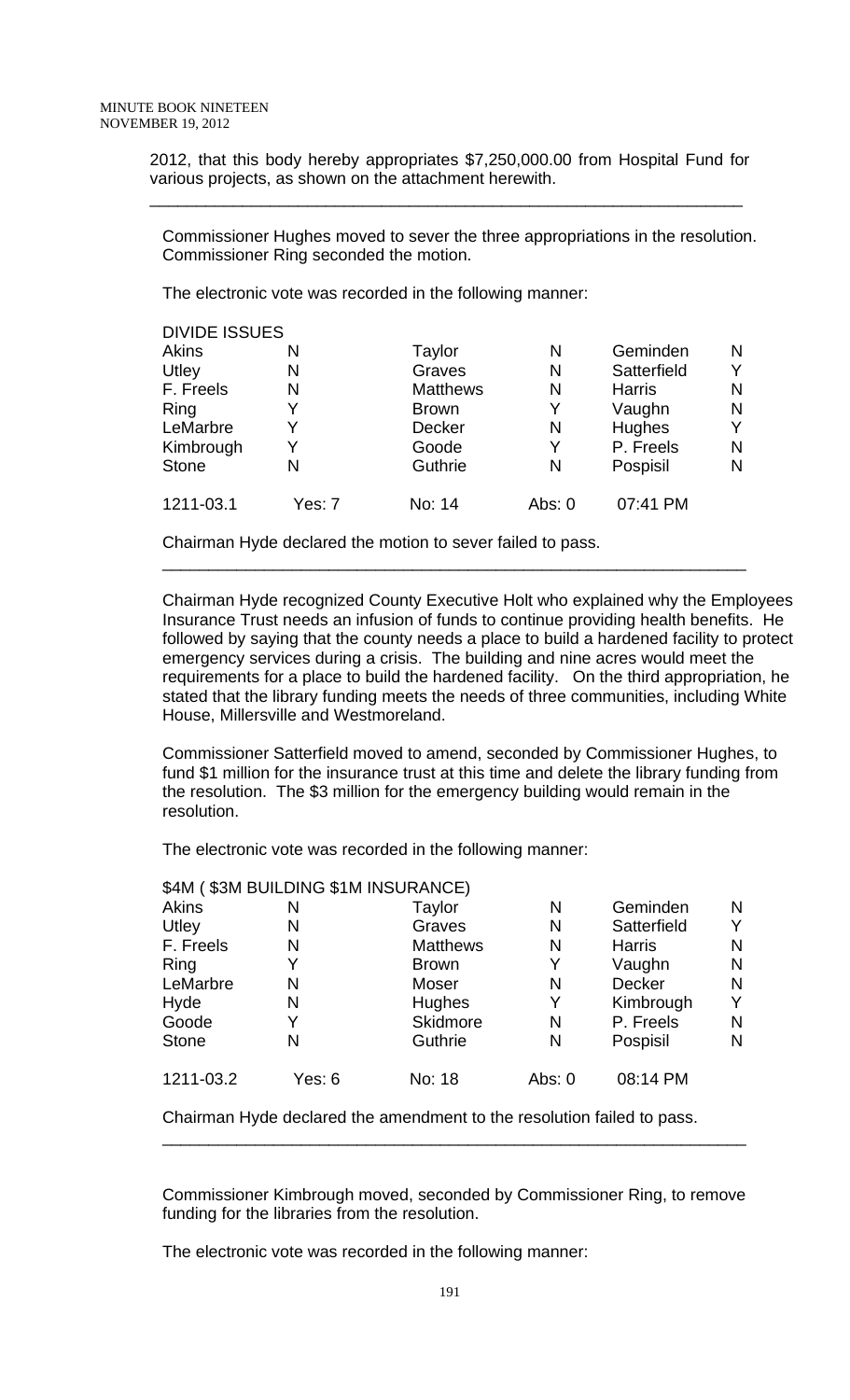## REMOVE LIBRARYS FROM VOTE

| Akins     | N      | Taylor          | N      | Geminden      | N |
|-----------|--------|-----------------|--------|---------------|---|
| Utley     | A      | Graves          | N      | Satterfield   | Y |
| F. Freels | N      | <b>Matthews</b> | N      | <b>Harris</b> | N |
| Ring      | Y      | <b>Brown</b>    | Y      | Vaughn        | N |
| LeMarbre  | Y      | <b>Decker</b>   | N      | Hyde          | N |
| Hughes    | Y      | Kimbrough       | Y      | Goode         | Y |
| Skidmore  | N      | P. Freels       | N      | <b>Stone</b>  | N |
| Guthrie   | N      | Pospisil        | N      |               |   |
| 1211-03.3 | Yes: 7 | No: 15          | Abs: 1 | 08:23 PM      |   |

Chairman Hyde declared the motion to sever failed to pass.

 Commissioner Akins called for an end to debate. The question on whether to end debate was recorded in the following manner:

\_\_\_\_\_\_\_\_\_\_\_\_\_\_\_\_\_\_\_\_\_\_\_\_\_\_\_\_\_\_\_\_\_\_\_\_\_\_\_\_\_\_\_\_\_\_\_\_\_\_\_\_\_\_\_\_\_\_\_\_\_\_\_

| <b>END DEBATE</b> |         |                 |          |               |   |
|-------------------|---------|-----------------|----------|---------------|---|
| Akins             |         | Taylor          | Y        | Geminden      | Y |
| Utley             | N       | Graves          | Y        | Satterfield   | v |
| F. Freels         | Y       | <b>Matthews</b> | N        | <b>Harris</b> |   |
| Ring              | N       | <b>Brown</b>    | N        | LeMarbre      | Y |
| Decker            | N       | Hyde            | N        | Hughes        | N |
| Goode             | N       | Skidmore        | Y        | P. Freels     | Y |
| <b>Stone</b>      | N       | Guthrie         | N        | Pospisil      | v |
| 1211-03.4         | Yes: 11 | No: 10          | Abs: $0$ | 08:34 PM      |   |

\_\_\_\_\_\_\_\_\_\_\_\_\_\_\_\_\_\_\_\_\_\_\_\_\_\_\_\_\_\_\_\_\_\_\_\_\_\_\_\_\_\_\_\_\_\_\_\_\_\_\_\_\_\_\_\_\_\_\_\_\_\_\_

Chairman Hyde declared the motion to end debate failed to pass.

The electronic vote was recorded in the following manner:

| <b>Akins</b> |         | Taylor          | Y        | Geminden      |   |
|--------------|---------|-----------------|----------|---------------|---|
| Utley        |         | Graves          | Y        | Satterfield   | N |
| F. Freels    |         | <b>Matthews</b> | Y        | <b>Harris</b> |   |
| Ring         | N       | <b>Brown</b>    | N        | LeMarbre      | v |
| Moser        | Y       | Decker          | Y        | Hyde          | v |
| Hughes       | N       | Kimbrough       | N        | Goode         | N |
| Skidmore     | Y       | P. Freels       | Y        | <b>Stone</b>  |   |
| Guthrie      | Y       | Pospisil        | Y        | Vaughn        | Y |
| 1211-03      | Yes: 18 | No: 6           | Abs: $0$ | 08:36 PM      |   |

Chairman Hyde declared the resolution approved on the first and final reading. \_\_\_\_\_\_\_\_\_\_\_\_\_\_\_\_\_\_\_\_\_\_\_\_\_\_\_\_\_\_\_\_\_\_\_\_\_\_\_\_\_\_\_\_\_\_\_\_\_\_\_\_\_\_\_\_\_\_\_\_\_\_\_

# **ADJOURNMENT**

Chairman Hyde declared the Commission meeting adjourned at 8:40 p.m.